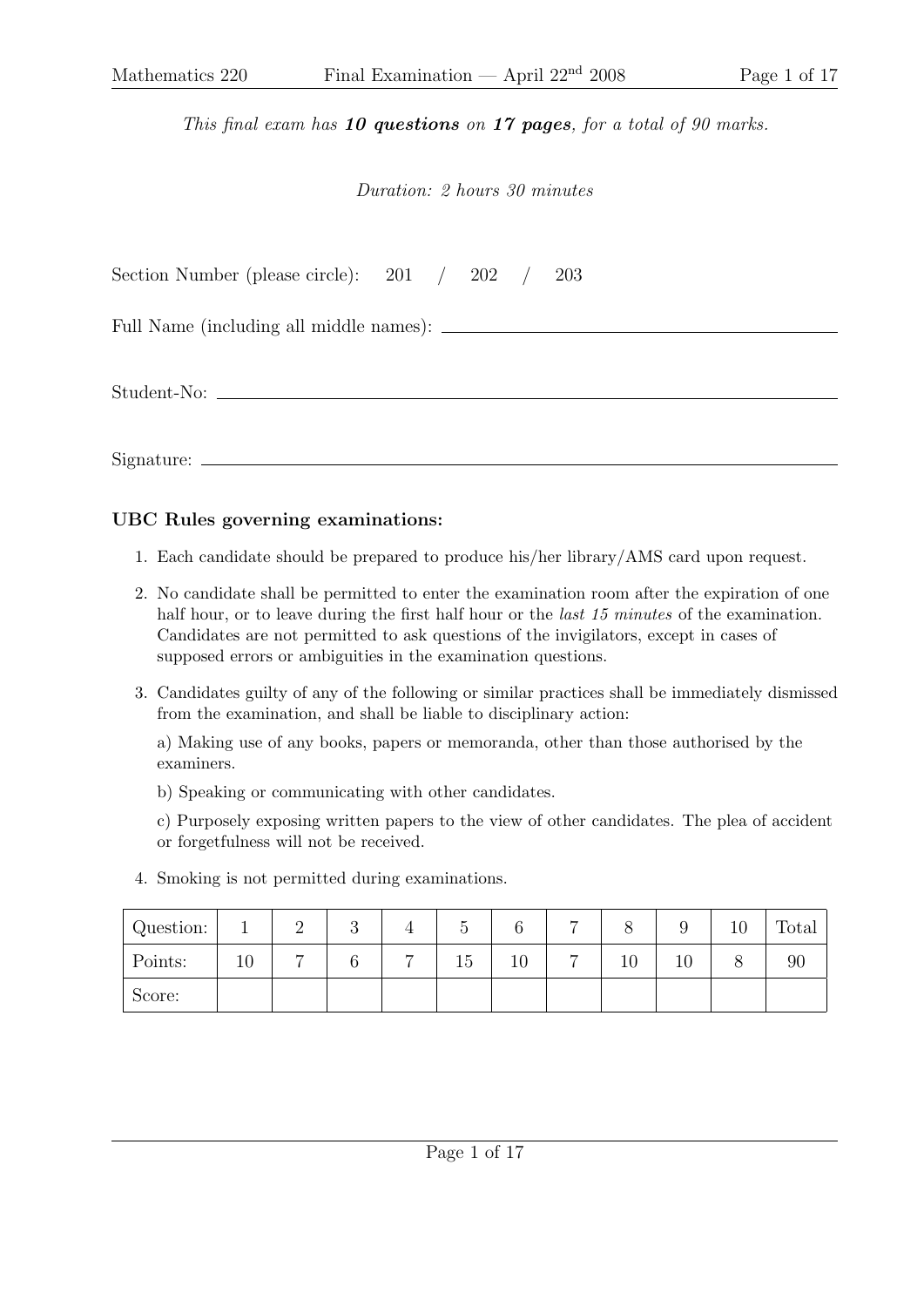## Please read the following points carefully before starting to write.

- Give complete arguments and explanations for all your calculations; answers without justifications will not be marked — except where specifically stated.
- This is a closed-book examination. None of the following are allowed: documents, cheat sheets or electronic devices of any kind (including calculators, cell phones, etc.). If you have any of these then tell me now!
- You may not leave during the first 30 minutes or final 15 minutes of the exam.
- Read all the questions carefully before starting to work.
- Continue on the back of the previous page if you run out of space.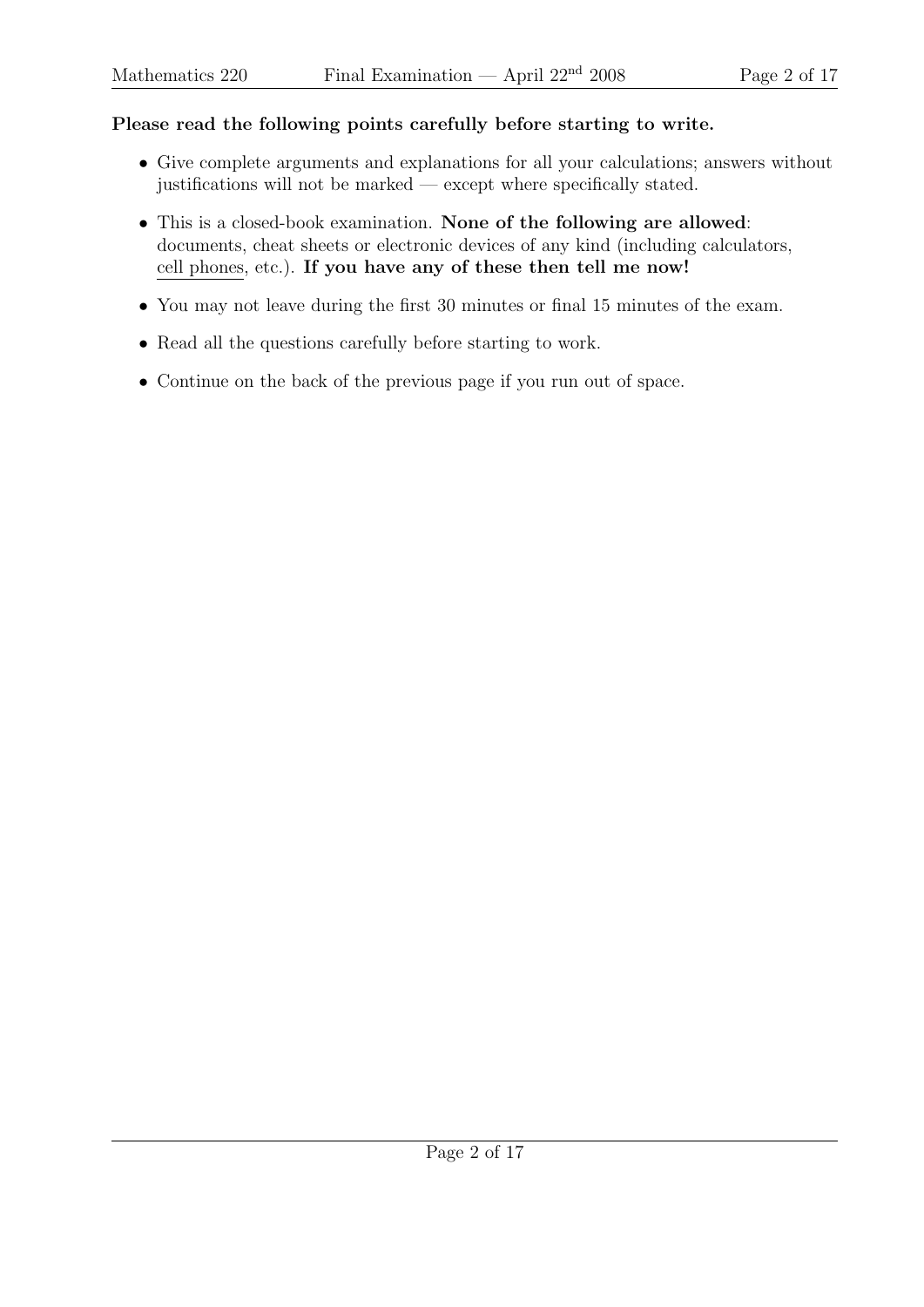10 marks 1. Give precise mathematical definitions for the following. (a) Let  $f : A \to B$  and let  $C \subseteq A$ ,  $D \subseteq B$ . Define  $f(C)$  and  $f^{-1}(D)$ .

(b) Let  $f : A \to B$  and  $g : B \to C$ , define the function  $g \circ f : A \to C$ .

(c) Let  $S$  and  $T$  be sets, define what it means for  $S$  and  $T$  to be equinumerous.

(d) Define the Well-Ordering Property of N.

(e) Define the Completeness Axiom of R.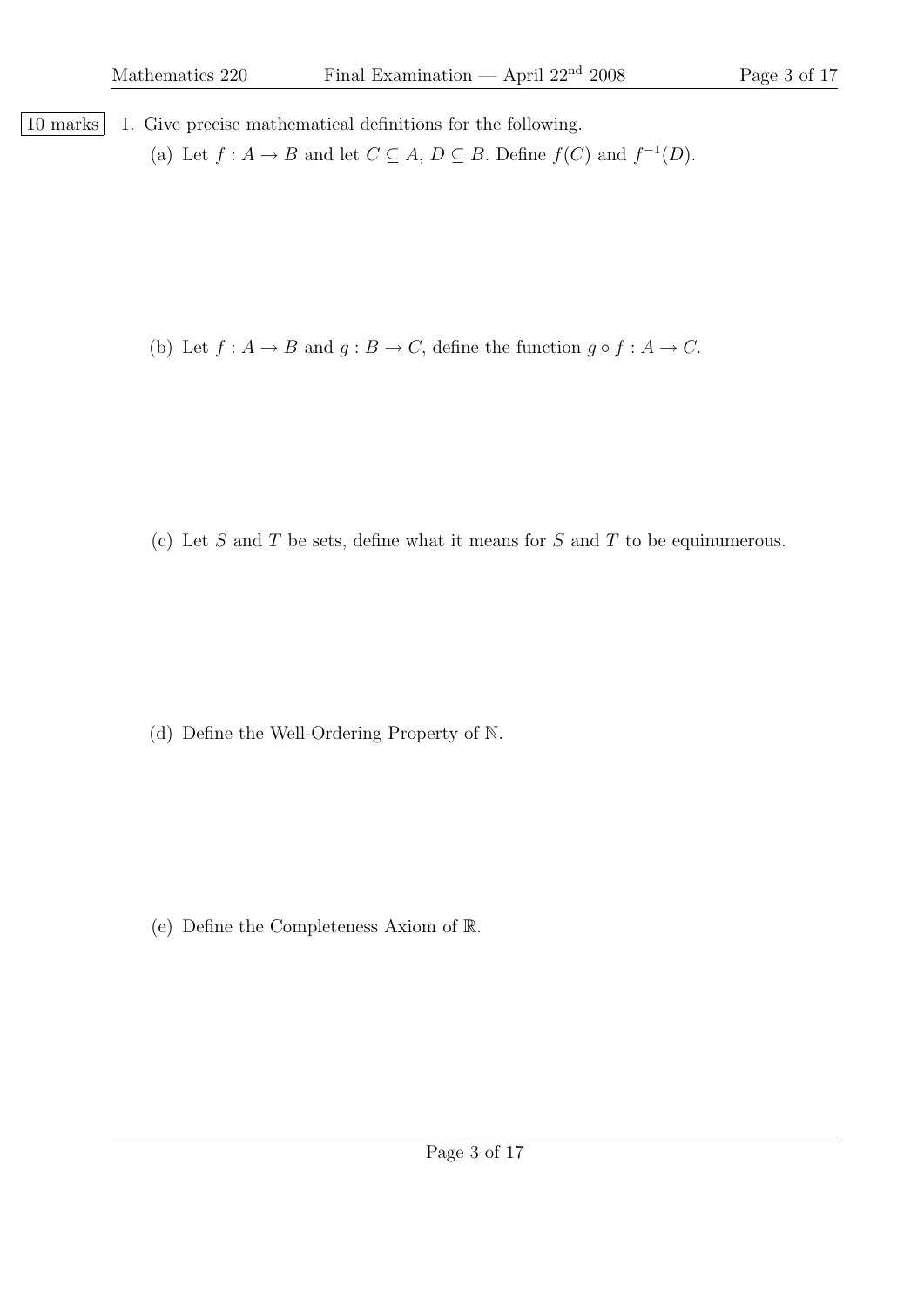(f) Define the Archimedean Property of N in R.

(g) Let  $(a_n)$  be a sequence, define what it means for  $(a_n)$  to converge.

(h) Let  $(a_n)$  be a sequence, define what it means for  $(a_n)$  to diverge to  $-\infty$ .

(i) Let  $(a_n)$  be a sequence, define what it means for  $(a_n)$  to be bounded.

(j) Let  $(a_n)$  be a sequence, define what it means for the series  $\sum_{n=1}^{\infty}$  $n=1$  $a_n$  to converge.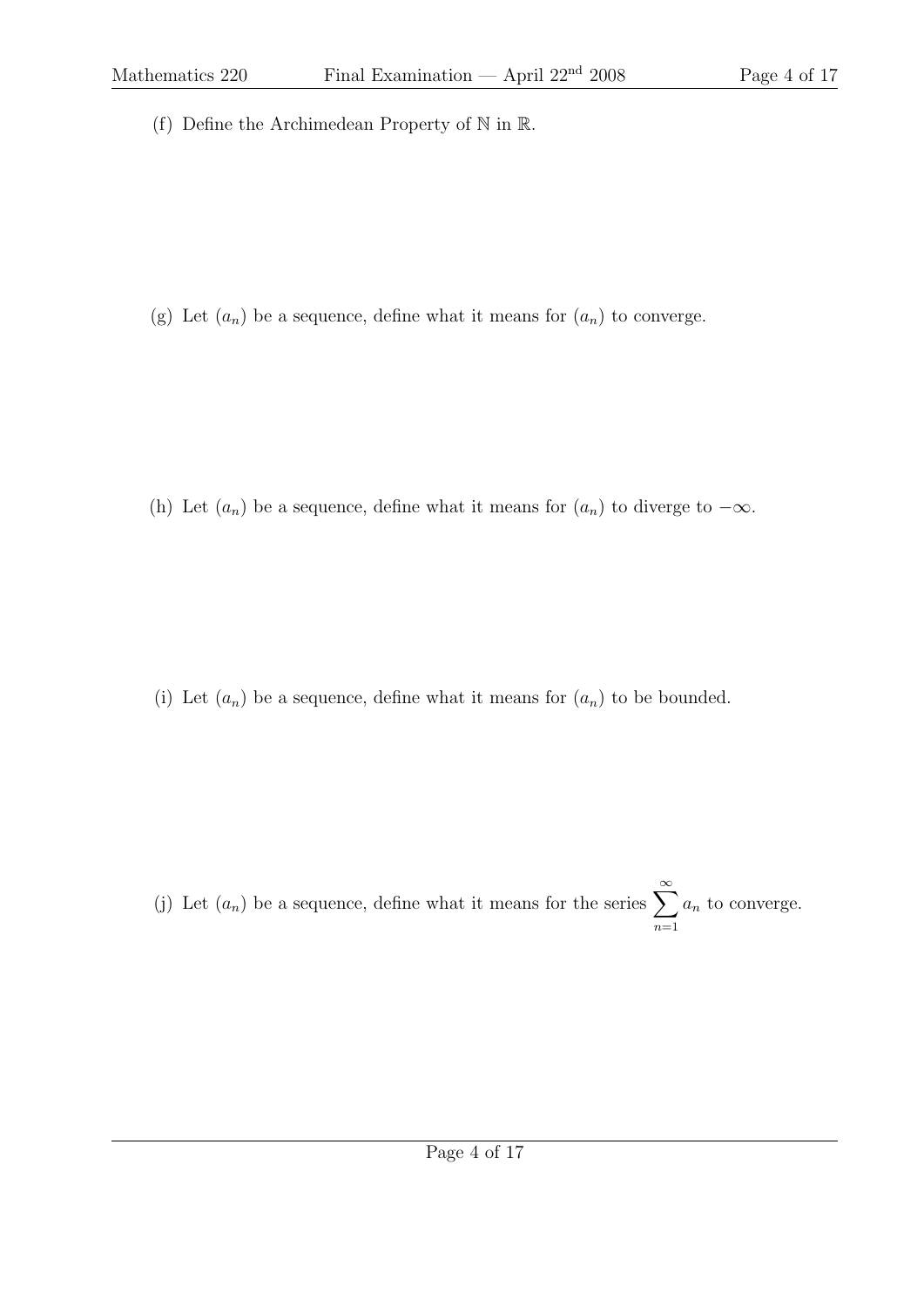7 marks 2. (a) Suppose that  $f : A \to B$  and  $g : B \to C$ . Show that if f and g are surjective then  $g \circ f : A \to C$  is surjective.

> (b) Suppose that  $f : A \to B$  and  $C_1, C_2$  are subsets of A. Show that if f is injective, then  $f(C_1 \cap C_2) = f(C_1) \cap f(C_2)$ .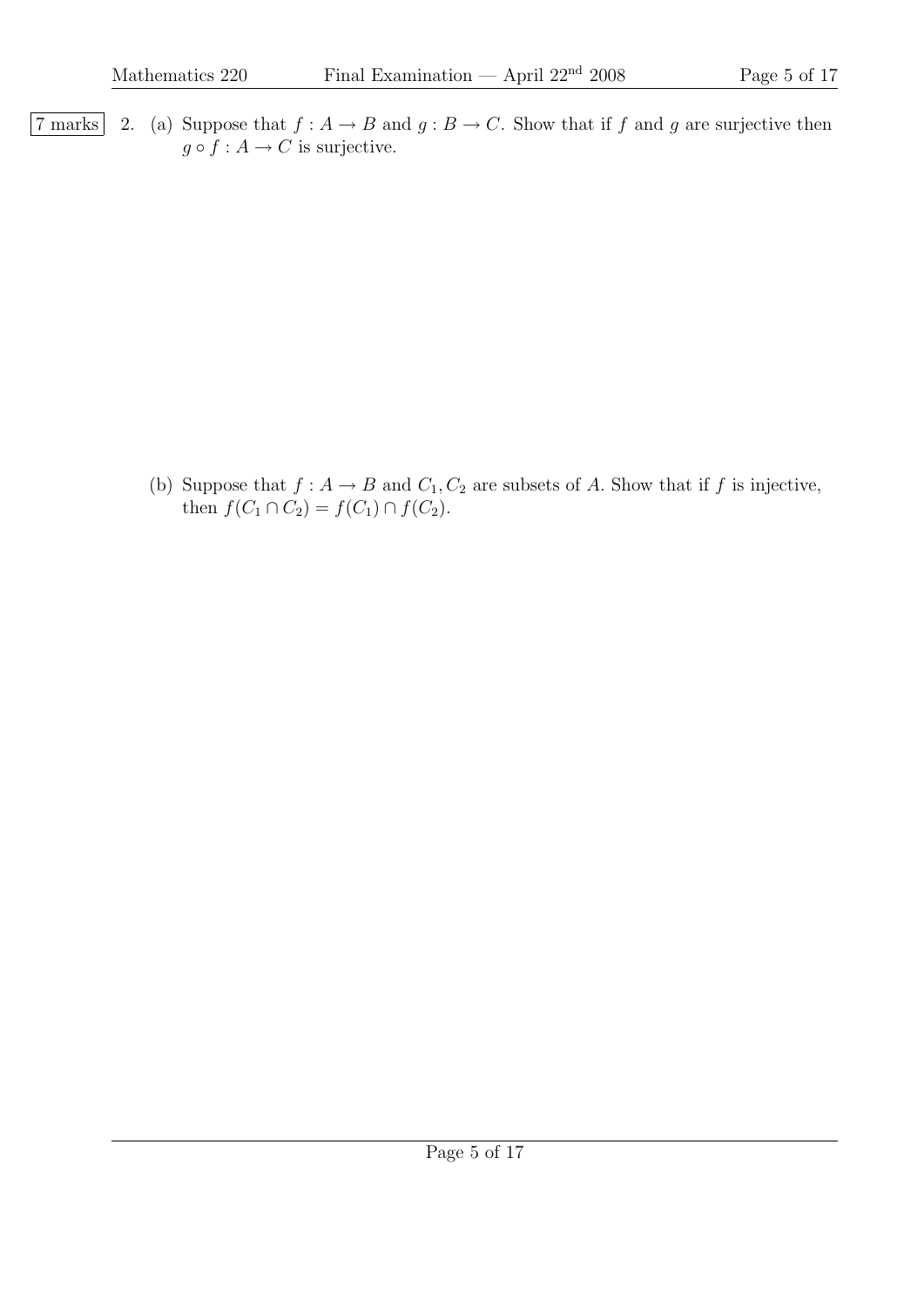- $\begin{bmatrix} 6 \text{ marks} \end{bmatrix}$  3. Determine which of the following relations, R, are equivalence relations on the given set A. Prove your answers.
	- (a)  $R = \{(x, y) \in \mathbb{R} \times \mathbb{R} : y = x^2\}$  on  $A = \mathbb{R}$ .
	- (b)  $R = \{(1, 1), (2, 2), (3, 3), (1, 2), (2, 1), (1, 3), (3, 1)\}$  on  $A = \{1, 2, 3\}.$
	- (c)  $R = \{(a, b) \in \mathbb{Z} \times \mathbb{Z} : 3 \text{ divides } a b\} \text{ on } A = \mathbb{Z}.$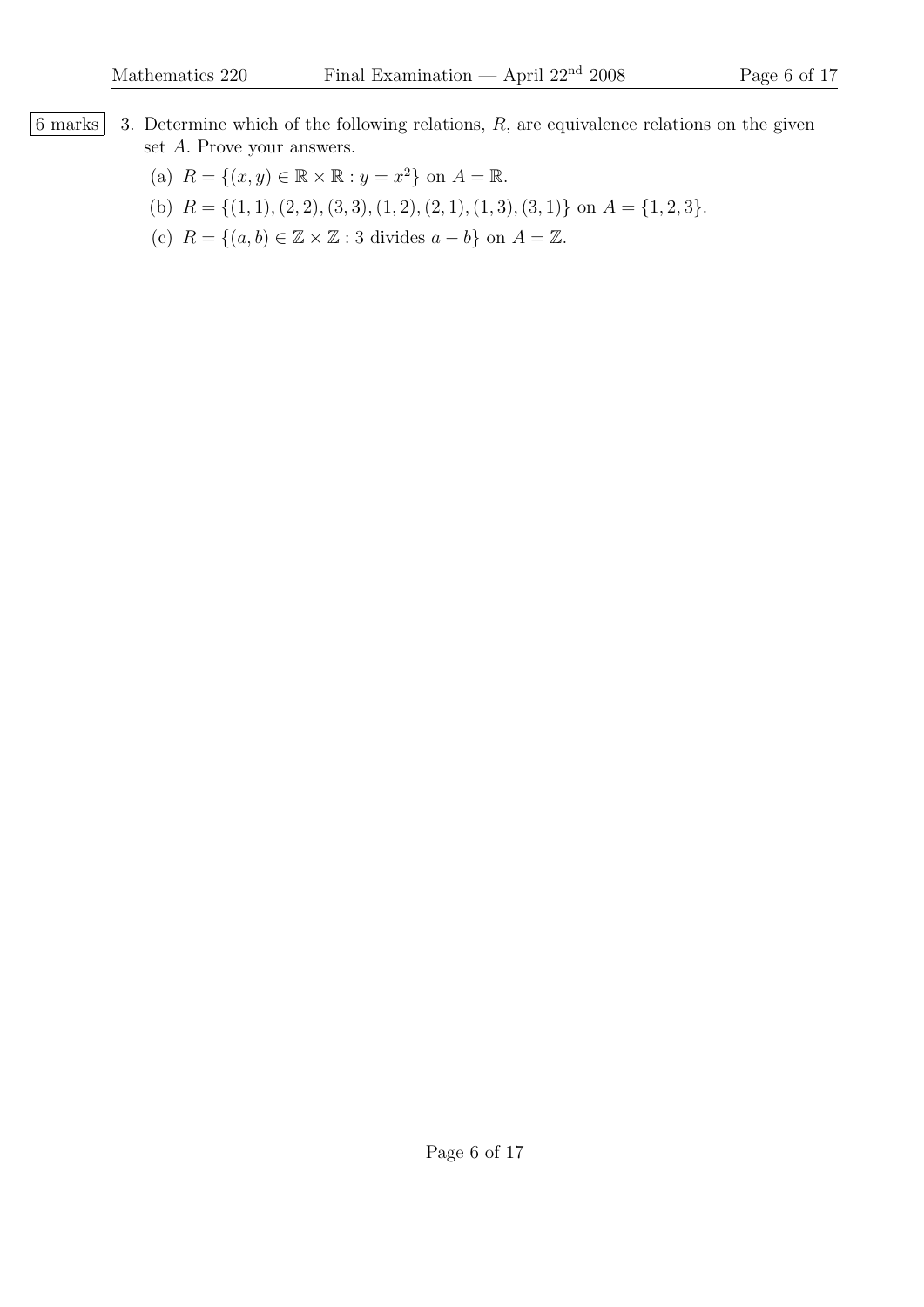$\boxed{7 \text{ marks}}$  4. (a) Compute the power set of  $\{1, 2, a\}.$ 

(b) Suppose that S and T are sets, define precisely what  $|S| < |T|$  means.

(c) Let  $A = (-2, -1] \cup (1, 2)$  and  $B = (0, 1)$ . Prove that  $|A| \le |B|$ .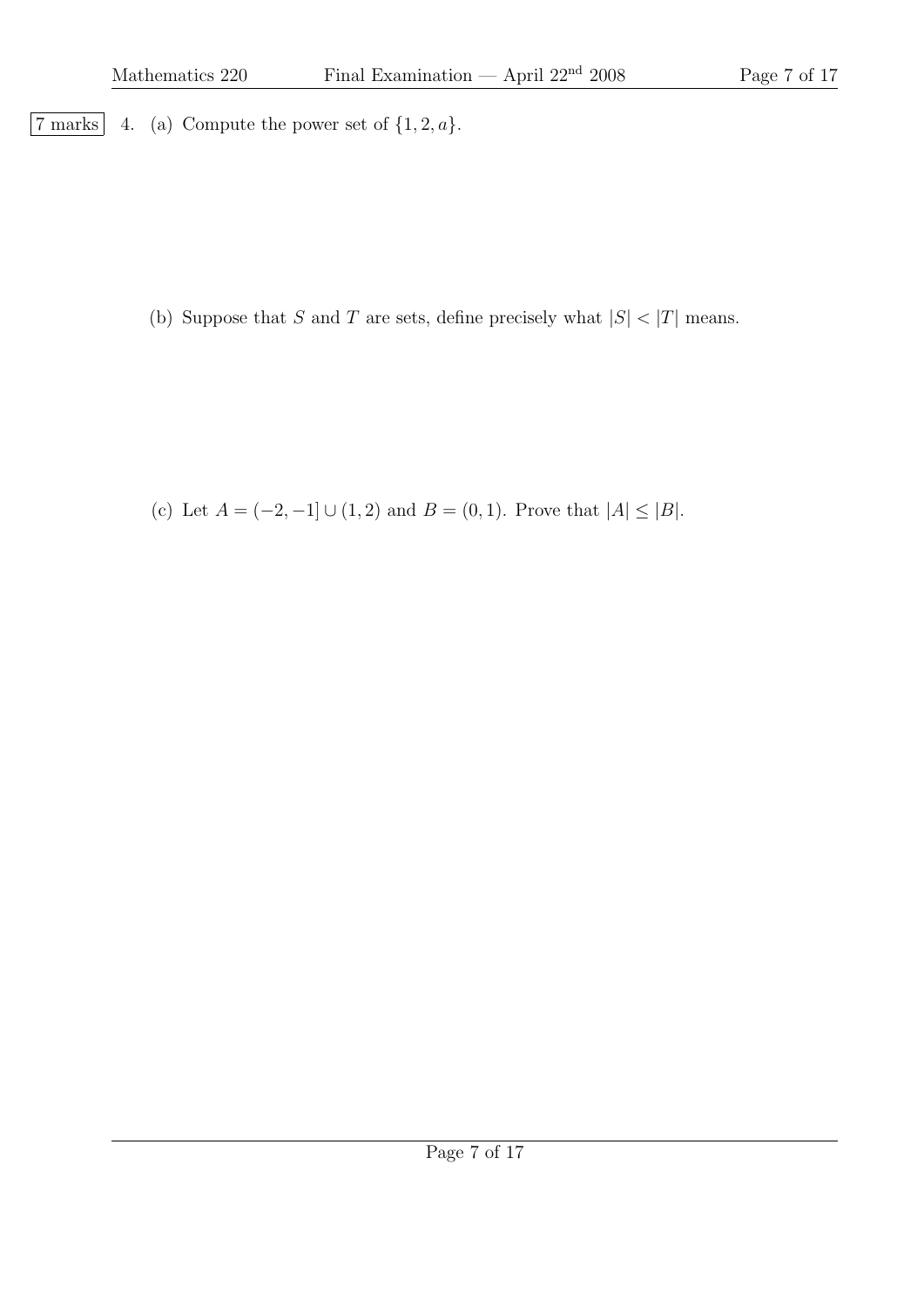|15 marks| 5. Use induction to prove the following.

- (a) Suppose that  $x > -1$ . Show that  $(1+x)^n \ge 1 + nx$  for all  $n \in \mathbb{N}$ .
- (b) Show that  $\sum$ N  $n=1$ 1  $\frac{1}{n(n+2)}$ 3 4  $-\frac{1}{2(N+1)} - \frac{1}{2(N+2)}$  for all integers  $N \ge 2$ .
- (c) Show that  $n^3 n$  is divisible by 6 for all integers  $n \geq 2$ .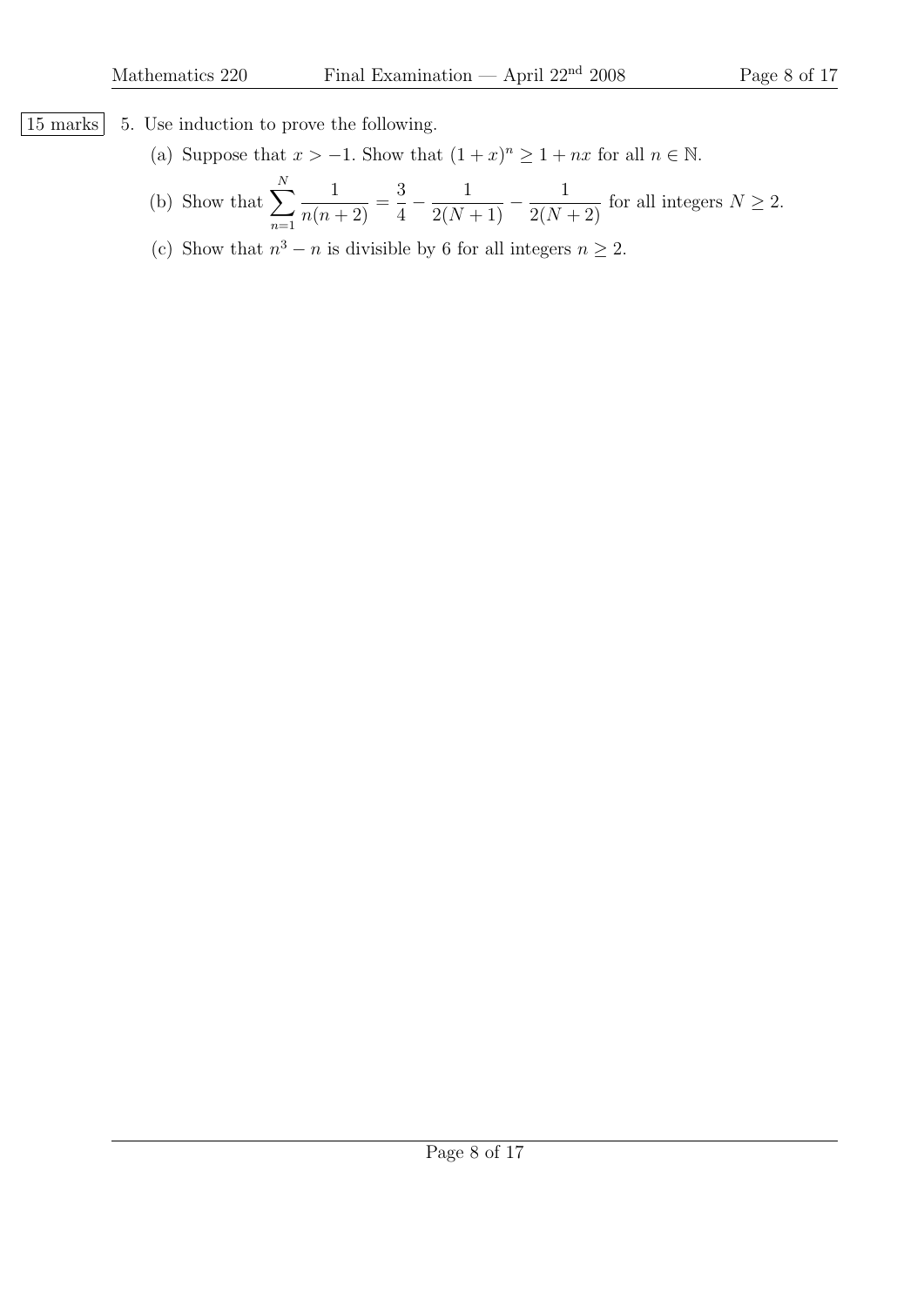This page has been left blank for your workings and solutions.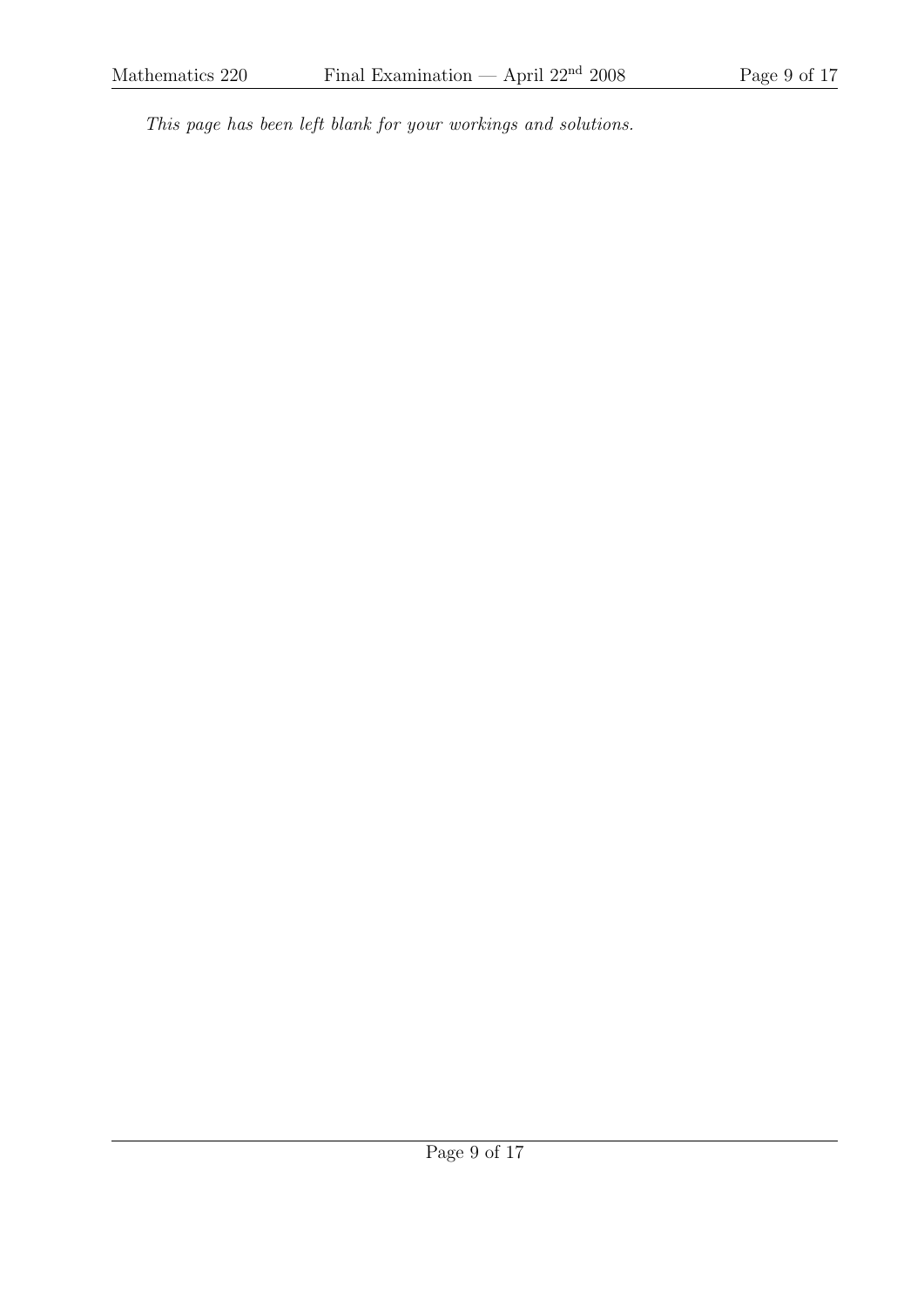| 10 marks | 6. (a) Compute the supremum and maximum of the following subsets of  $\mathbb R$  if they exist. If they do not exist, then write "none". You do not need to justify your answers.

(i) 
$$
\{x \in \mathbb{R} \text{ such that } -3 < x \leq 5\}
$$
\n(ii)  $\bigcup_{n=1}^{\infty} [-1/n, 3 - 1/n^2]$ \n(iii)  $\{x \in \mathbb{Q} \text{ such that } x^2 \leq 2\}$ \n(iv)  $\{x \in \mathbb{R} \text{ such that } \sin(1/x) = 0\}$ 

(b) Let  $k < 0$  and let  $f(x) = kx$ . Show that if A is a nonempty bounded subset of R then  $\sup f(A) = f(\inf A)$ .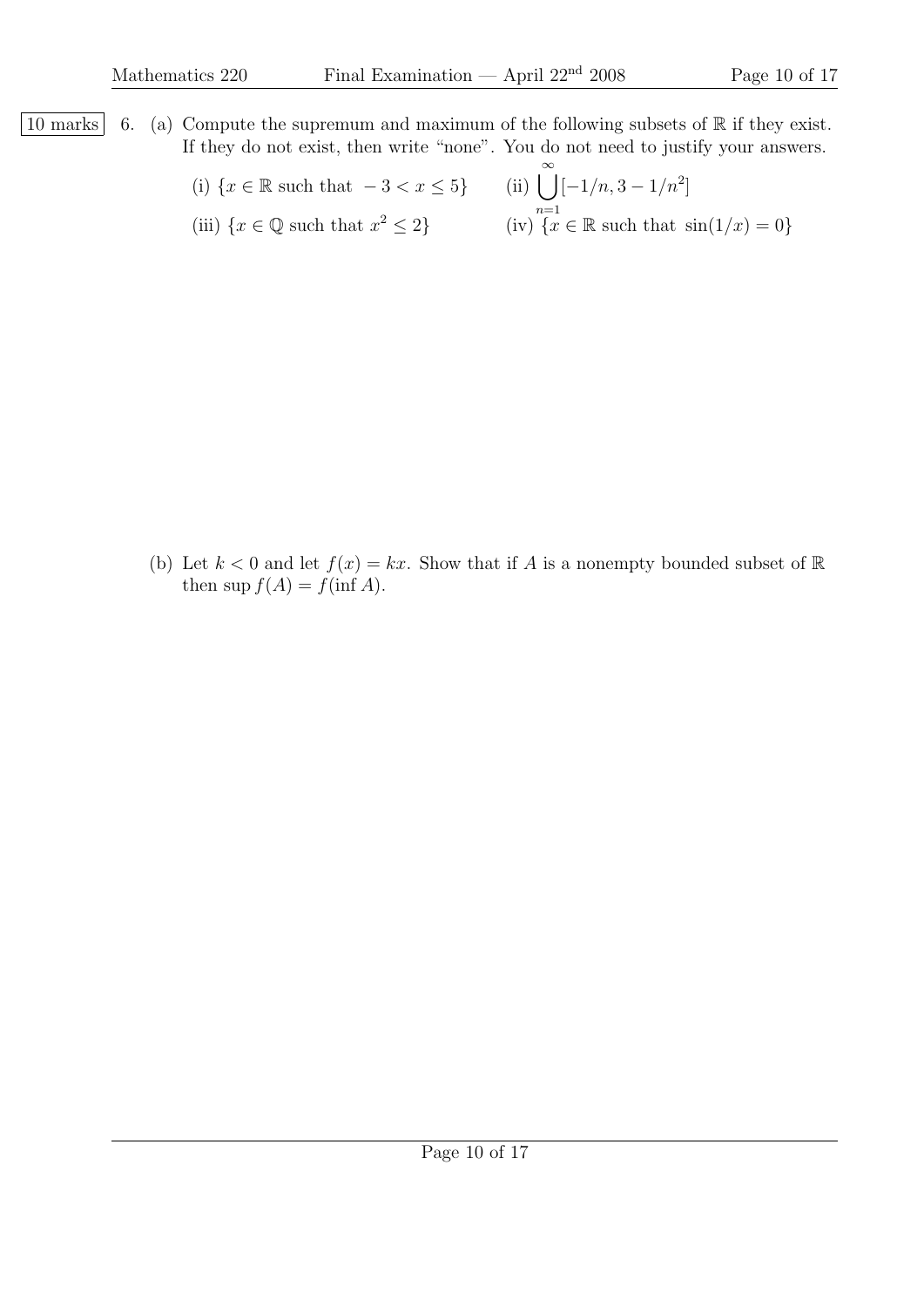$7 \text{ marks}$  7. (a) Let  $a_n =$  $2n^2 + n + 14$  $\frac{2n^2 + 11}{2n^2 + 11}$ . Show, using the definition of convergence, that  $a_n \to 1$ 

> (b) Let  $(a_n)$  be an increasing sequence and let  $k \in \mathbb{R}$ . Prove that  $(ka_n)$  is a monotone sequence.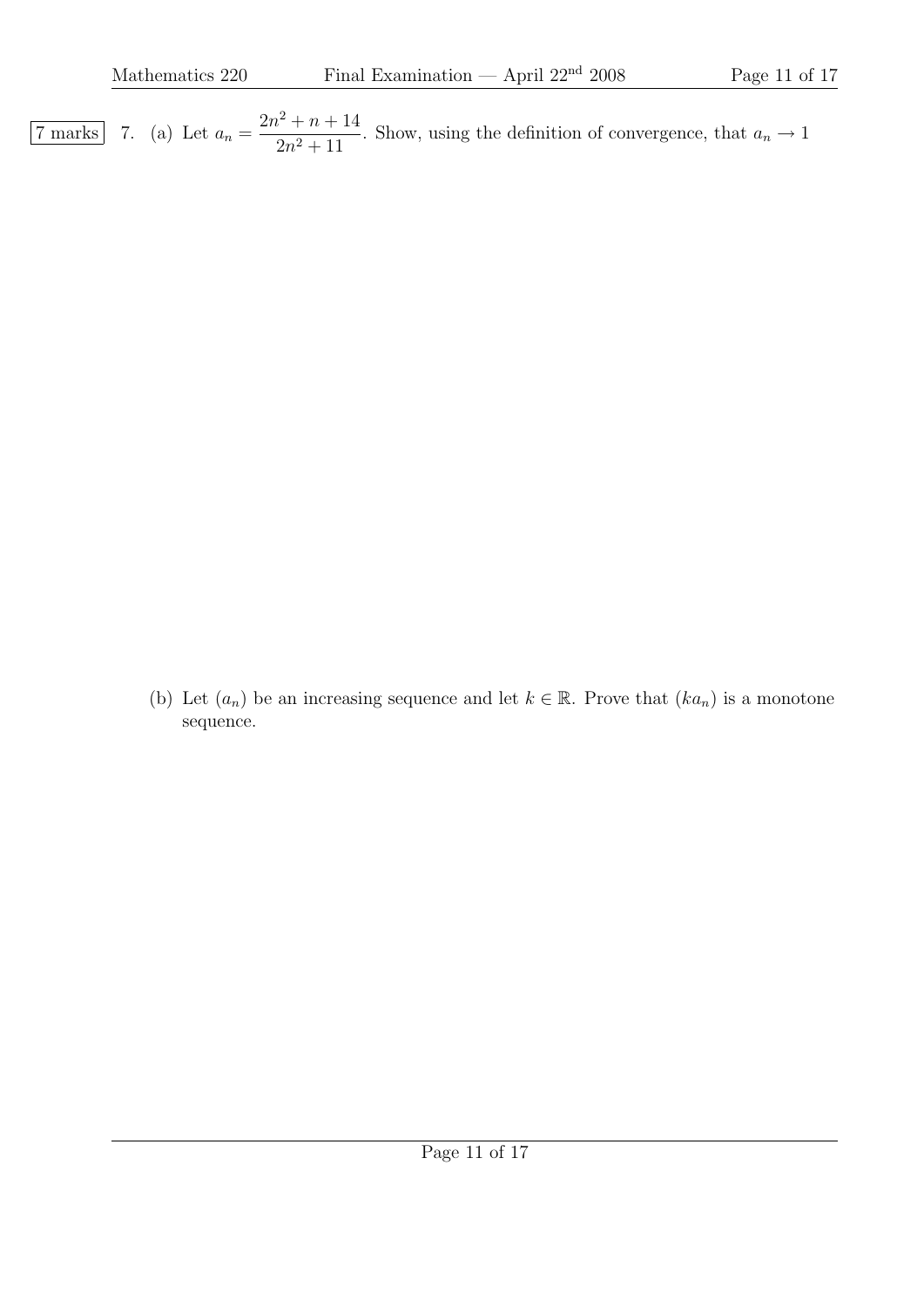$\boxed{10 \text{ marks}}$  8. (a) Let  $\alpha$  be a non-zero real number and let  $(s_n)$  be a sequence. Prove, from the definition of convergence, that if  $\lim s_n = s$  then  $\lim(\alpha s_n) = \alpha s$ .

> (b) Let  $k \in \mathbb{N}$ , and let  $(s_n)$  be a sequence. Prove, from the definition of convergence, that if  $\lim s_n = s$  then  $\lim s_{n+k} = s$ .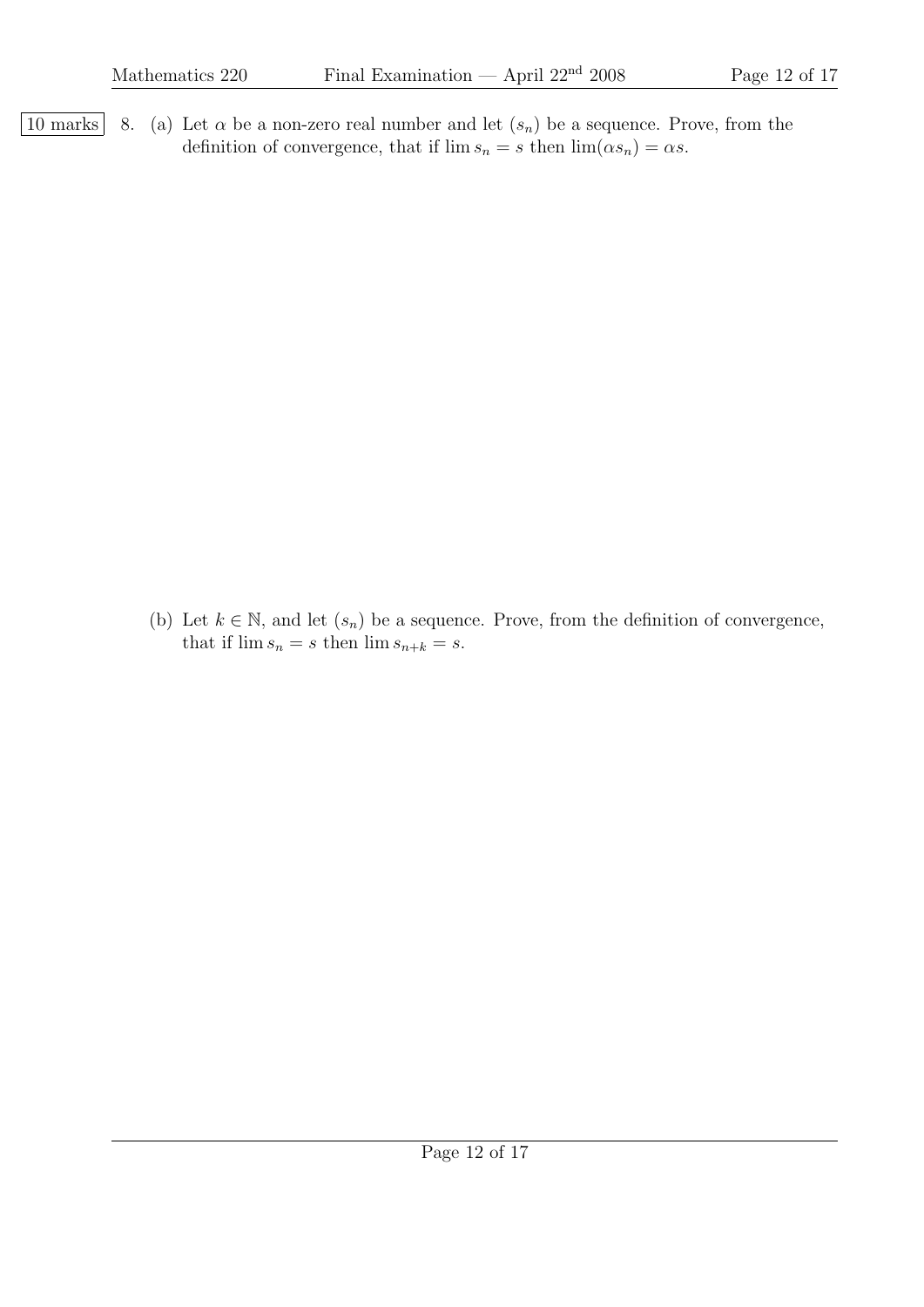(c) Fix  $k \in \mathbb{N}$ , and consider the sequence  $s_n = n^{-k}$ . Prove, from the definition of convergence, that  $s_n \to 0$ .

(d) Use (a), (b) and (c) to show that  $7/(n+8)^4 \rightarrow 0$ .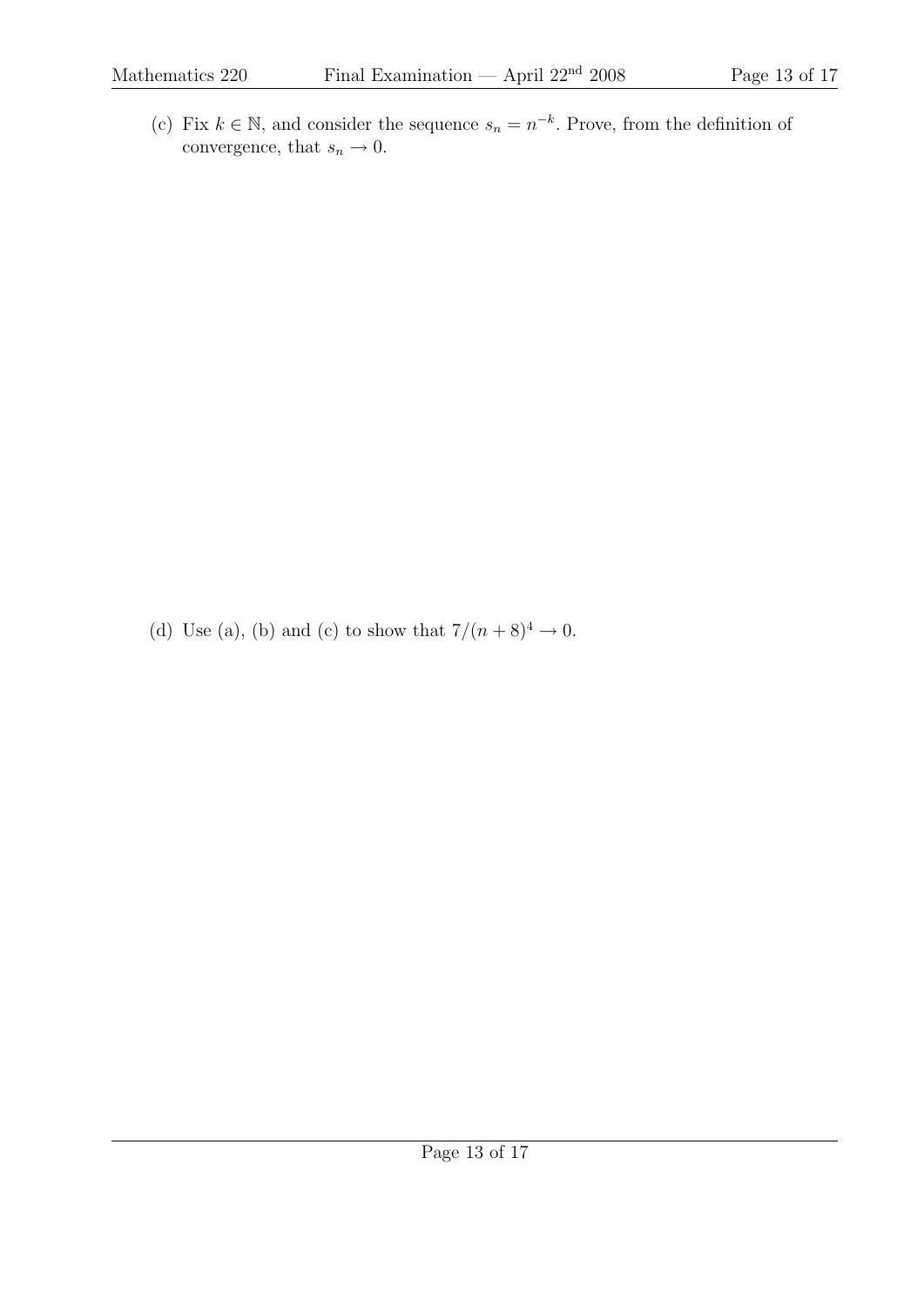- 10 marks 9. (a) Do the following sequences converge or diverge? Use the definition of convergence to prove your answer.
	- $(i)$   $s_n = \frac{1}{n}$  $\frac{1}{n}$  for *n* odd,  $s_n = \frac{3}{n^2}$  $\frac{3}{n^2}$  for *n* even. (ii)  $s_n = \cos(n\pi)$ .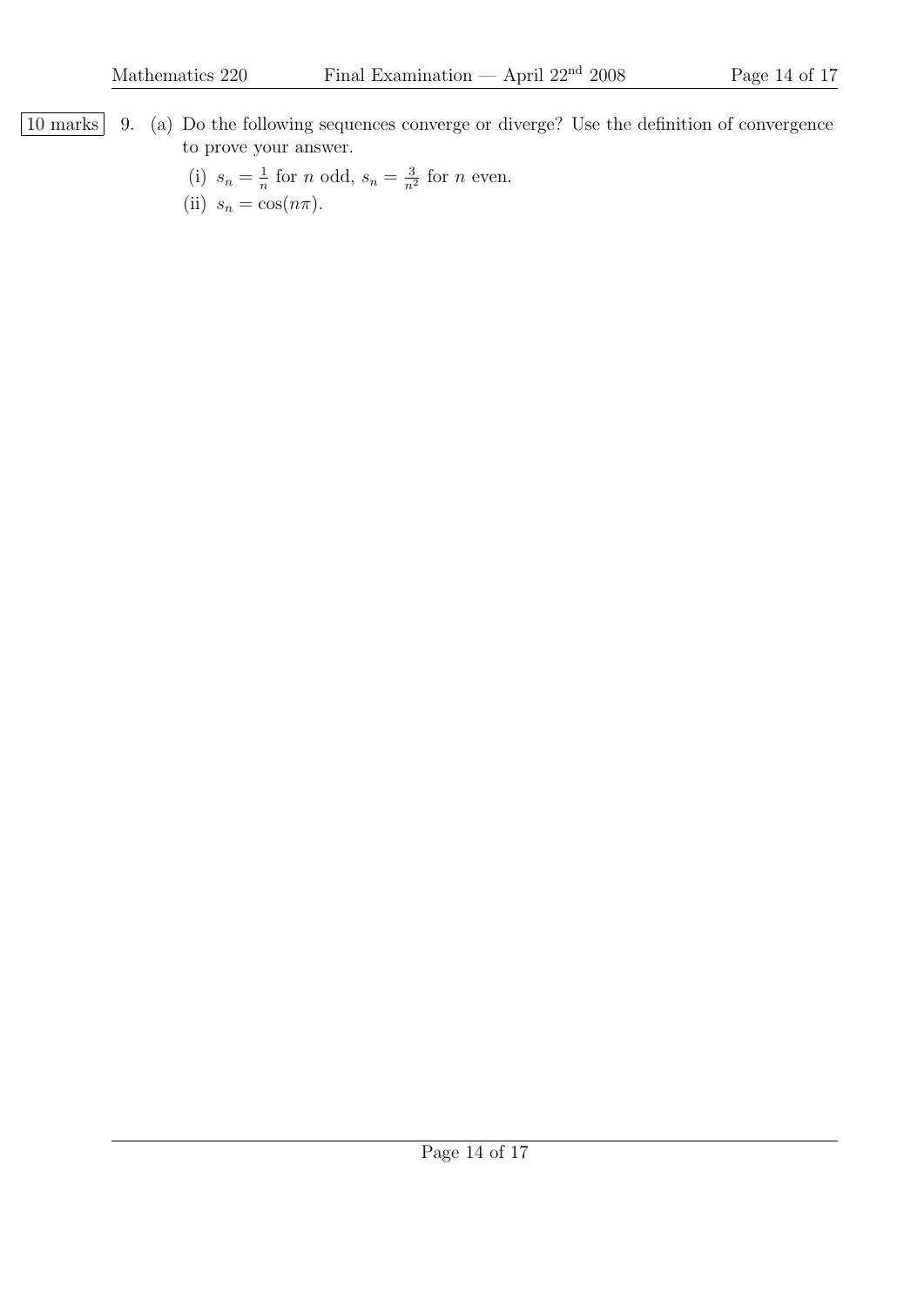(b) Suppose that  $(s_n)$  is a sequence such that  $\lim s_n = s$  with  $s > 0$ . Prove or disprove that there exists  $N \in \mathbb{R}$  such that if  $n > N$  then  $s_n > 0$ .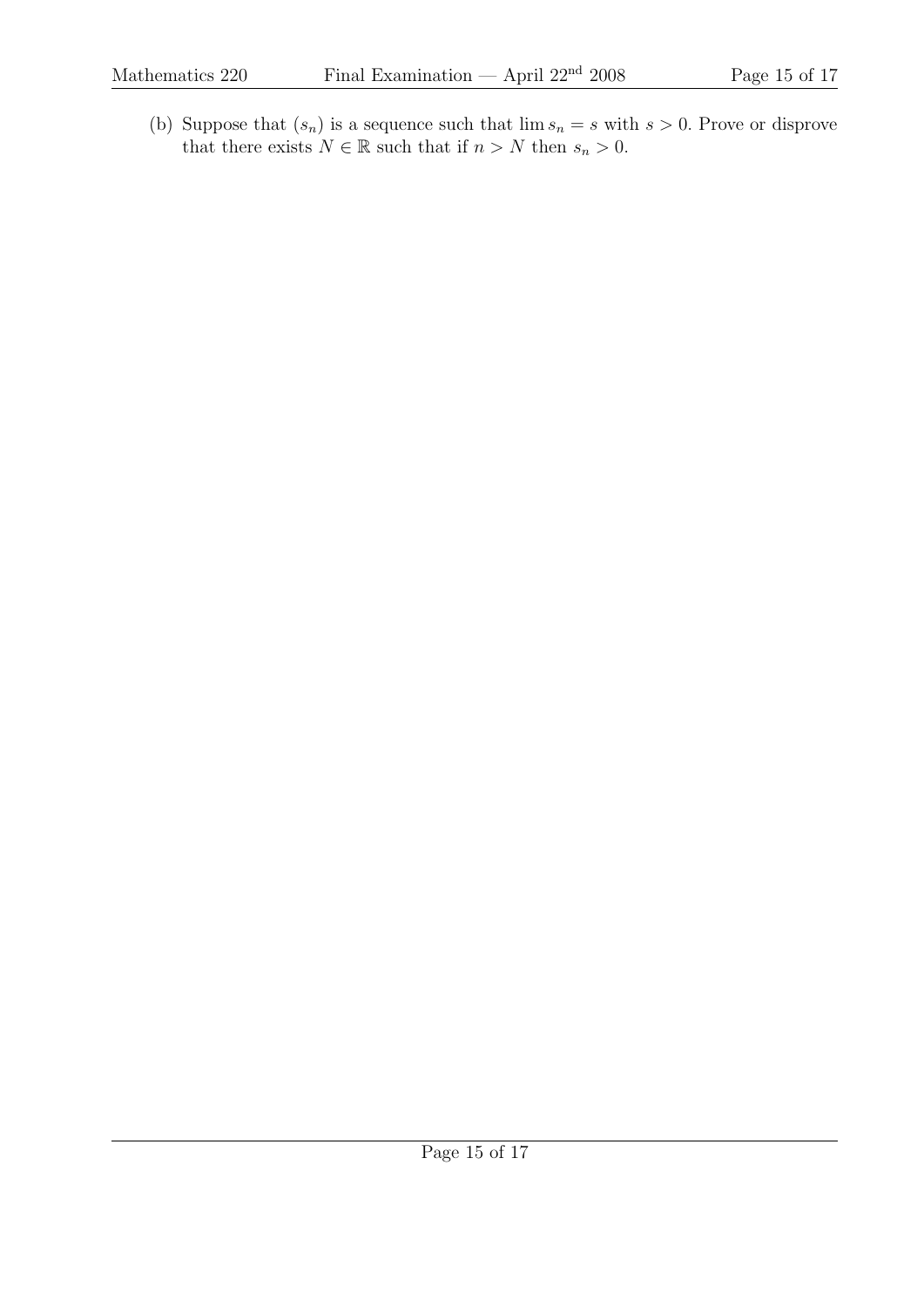$\boxed{8 \text{ marks}}$  10. (a) Let  $(a_n)$  be the infinite sequence defined by

$$
a_n = \begin{cases} 0 & \text{if } n \text{ is odd} \\ 2^{-n} & \text{if } n \text{ is even} \end{cases}
$$

Write out the  $n^{\text{th}}$  partial sum and hence evaluate the series  $\sum_{k=1}^{\infty} a_k$ . You may assume the standard result on the convergence of  $r^n$  for  $r \in \mathbb{R}$ .